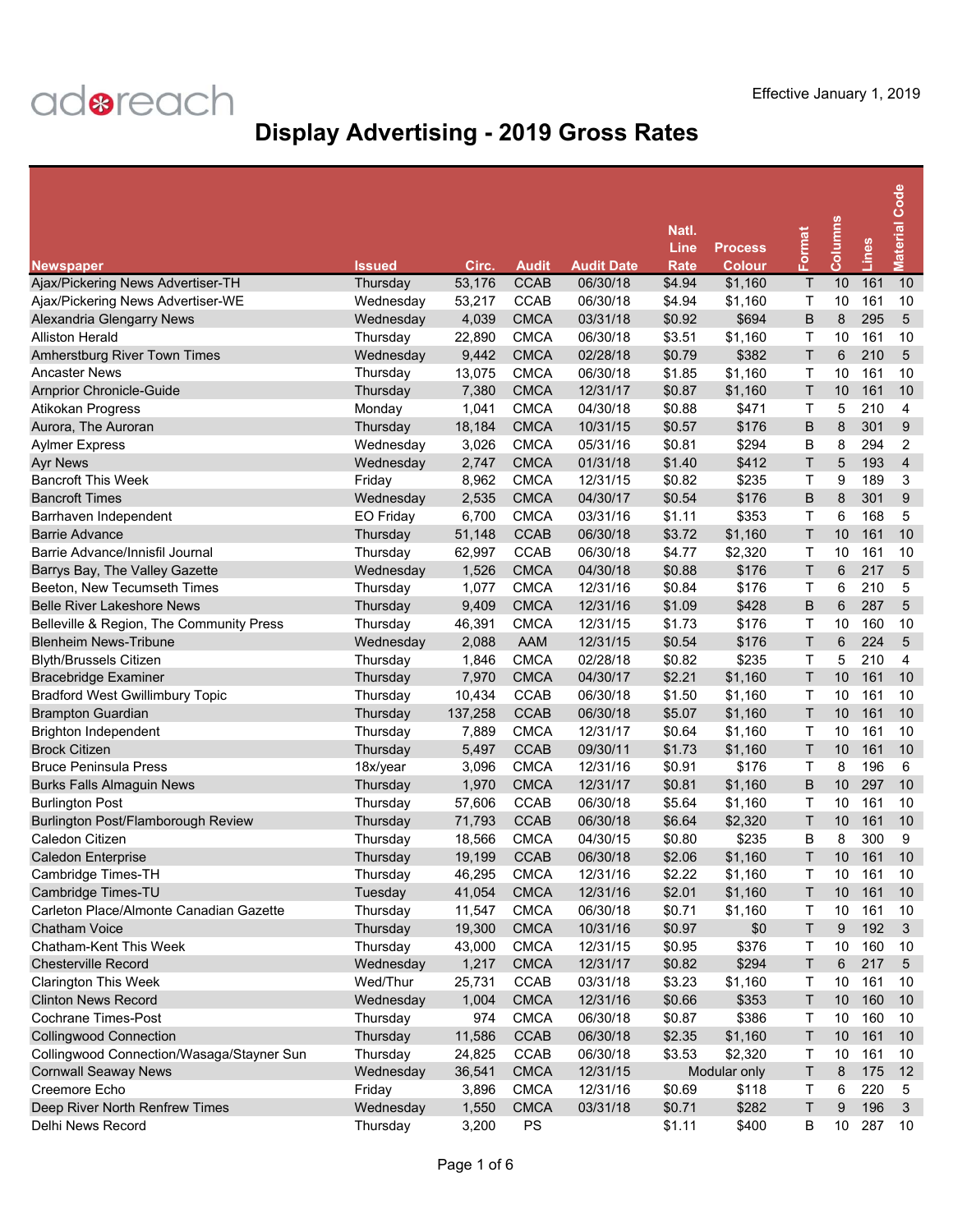| <b>Newspaper</b>                                                         | <b>Issued</b>       | Circ.  | <b>Audit</b>               | <b>Audit Date</b> | Natl.<br>Line<br>Rate | <b>Process</b><br><b>Colour</b> | Format      | <b>Columns</b> | Lines | <b>Material Code</b> |
|--------------------------------------------------------------------------|---------------------|--------|----------------------------|-------------------|-----------------------|---------------------------------|-------------|----------------|-------|----------------------|
| Dorchester Signpost                                                      | Wednesday           | 1,428  | <b>CMCA</b>                | 12/31/16          | \$1.19                | \$200                           | Τ           | 5              | 221   | $\overline{4}$       |
| <b>Drayton Community News</b>                                            | Thursday            | 5,051  | <b>CMCA</b>                | 03/31/18          | \$0.74                | \$282                           | Τ           | 6              | 220   | 5                    |
| Dryden Observer/Red Lake Northern Sun News                               | Wednesday           | 2,538  | <b>CMCA</b>                | 01/31/17          | \$2.19                | \$315                           | T           | 6              | 160   | 5                    |
| Dundalk Herald                                                           | Wednesday           | 1,443  | <b>CMCA</b>                | 06/30/16          | \$0.82                | \$353                           | B           | 6              | 301   | 2                    |
| <b>Dundas Star News</b>                                                  | Thursday            | 14,638 | <b>CMCA</b>                | 06/30/18          | \$1.85                | \$1,160                         | T           | 10             | 161   | 10                   |
| East Gwillimbury Express                                                 | Thursday            | 7,259  | <b>CCAB</b>                | 06/30/18          | \$0.54                | \$1,160                         | Τ           | 10             | 161   | 10                   |
| East York-Beach Neighbourhood Voice                                      | Thursday            | 45,704 | <b>CCAB</b>                | 06/30/18          | \$6.18                | \$1,160                         | T           | 10             | 161   | 10                   |
| Eganville Leader                                                         | Wednesday           | 5,652  | <b>CMCA</b>                | 02/28/18          | \$1.06                | \$412                           | B           | 8              | 294   | 7                    |
| <b>Elliot Lake The Standard</b>                                          | Thursday            | 2,135  | <b>CMCA</b>                | 12/31/17          | \$0.99                | \$176                           | T           | 10             | 160   | 10                   |
| Elmira Woolwich Observer                                                 | Thursday            | 14,866 | <b>CMCA</b>                | 12/31/16          | \$1.27                | \$353                           | Т           | 6              | 193   | 5                    |
| <b>Elmvale Springwater News</b>                                          | EO Thur             | 17,597 | <b>CMCA</b>                | 12/31/13          | \$0.82                | \$294                           | T           | 9              | 224   | 3                    |
| Erin Advocate                                                            | Thursday            | 2,849  | <b>CMCA</b>                | 12/31/16          | \$2.01                | \$1,160                         | т           | 10             | 161   | 10                   |
| Espanola Mid-North Monitor                                               | Thursday            | 793    | <b>CMCA</b>                | 12/31/15          | \$0.81                | \$176                           | T           | 10             | 160   | 10                   |
| <b>Essex Free Press</b>                                                  | Thursday            | 9,950  | <b>CMCA</b>                | 03/31/18          | \$0.89                | \$118                           | Τ           | 6              | 203   | 5                    |
| Etobicoke Guardian                                                       | Thursday            | 67,721 | <b>CCAB</b>                | 06/30/18          | \$6.84                | \$1,160                         | T           | 10             | 161   | 10                   |
| Exeter Lakeshore Times-Advance                                           | Wednesday           | 2,871  | <b>CMCA</b>                | 01/31/18          | \$1.05                | \$118                           | Τ           | 10             | 161   | 10                   |
| Exeter Lakeshore Weekender Times-Advance                                 | Thursday            | 11,324 | PS                         |                   | \$1.05                | \$118                           | T           | 10             | 161   | 10                   |
| <b>Fergus Wellington Advertiser</b>                                      | Thursday            | 40,151 | <b>CMCA</b>                | 03/31/18          | \$1.76                | \$282                           | т           | 6              | 220   | 5                    |
| <b>Flesherton Advance</b>                                                | Wednesday           | 1,221  | <b>CMCA</b>                | 06/30/16          | \$0.82                | \$353                           | B           | 6              | 301   | $\overline{2}$       |
| Forest/Watford Standard Guide-Advocate                                   | Thursday            | 1,466  | <b>CMCA</b>                | 02/28/18          | \$1.20                | \$282                           | Τ           | 6              | 210   | 5                    |
| <b>Fort Frances Times</b>                                                | Wednesday           | 3,059  | <b>CMCA</b>                | 03/31/18          | \$1.55                | \$400                           | B           | 6              | 301   | $\mathbf{1}$         |
| <b>Frontenac News</b>                                                    | Thursday            | 12,241 | <b>CMCA</b>                | 10/31/16          | \$1.12                | \$259                           | Τ           | 6              | 205   | 5                    |
| <b>Gananoque Reporter</b>                                                | Thursday            | 6,452  | <b>CMCA</b>                | 12/31/16          | \$1.11                | \$429                           | T           | 10             | 160   | 10                   |
| Georgetown/Acton Ind. Free Press                                         | Thursday            | 23,583 | <b>CCAB</b>                | 06/30/18          | \$2.80                | \$1,160                         | Τ           | 10             | 161   | 10                   |
| Georgina Advocate                                                        | Thursday            | 16,877 | <b>CMCA</b>                | 06/30/18          | \$2.10                | \$1,160                         | T           | 10             | 161   | 10                   |
| <b>Geraldton Times Star</b>                                              | Wednesday           | 489    | <b>CMCA</b>                | 07/31/17          | \$0.99                | n/a                             | Т           | 5              | 220   | $\overline{4}$       |
| <b>Glanbrook Gazette</b>                                                 | Thursday            | 9,194  | <b>CMCA</b>                | 12/31/15          | \$0.85                | \$1,160                         | T           | 10             | 161   | 10                   |
| Goderich Signal-Star                                                     | Wednesday           | 2,744  | <b>CMCA</b>                | 06/30/18          | \$0.69                | \$235                           | Τ           | 10             | 160   | 10                   |
| <b>Gravenhurst Banner</b>                                                | Thursday            | 5,412  | <b>CMCA</b>                | 10/31/16          | \$1.87                | \$1,160                         | T           | 10             | 161   | 10                   |
|                                                                          |                     |        | <b>CMCA</b>                |                   | \$1.33                |                                 | т           | 10             | 160   | 10                   |
| Grey Bruce This Week                                                     | Thursday            | 29,783 | <b>PS</b>                  | 12/31/15          |                       | \$59<br>\$324                   | T           | 6              | 160   | $\sqrt{5}$           |
| Grimsby/Lincoln/West Lincoln NewsNow<br><b>Guelph Mercury Tribune-TH</b> | Thursday            | 25,116 |                            | 06/30/18          | \$1.33<br>\$2.22      |                                 | т           | 10             | 161   | 10                   |
| <b>Guelph Mercury Tribune-TU</b>                                         | Thursday<br>Tuesday | 43,257 | <b>CMCA</b><br><b>CMCA</b> | 06/30/18          | \$2.01                | \$1,160                         | т           | 10             | 161   | 10                   |
|                                                                          |                     | 38,508 | <b>CMCA</b>                | 10/31/17          | \$0.84                | \$1,160<br>\$294                | B           | 6              | 294   | 2                    |
| Haldimand County, Haldimand Press                                        | Thursday            | 3,326  |                            |                   |                       |                                 |             |                |       |                      |
| Haldimand County, The Sachem<br>Haliburton County Echo                   | Thursday            | 21,943 | <b>CMCA</b>                | 12/31/15          | \$1.60                | \$1,160                         | Т           | 10             | 161   | 10                   |
|                                                                          | Tuesday             | 1,953  | <b>CMCA</b>                | 01/31/18          | \$0.55                | \$176                           | Т           | 9              | 189   | 3                    |
| <b>Haliburton County Life</b>                                            | Thursday            | 6,372  | <b>CMCA</b>                | 12/31/15          | \$0.41                | \$176                           | $\mathsf T$ | 9              | 189   | $\mathbf{3}$         |
| Haliburton Highlander<br><b>Hamilton Mountain News</b>                   | Thursday            | 8,798  | <b>CMCA</b>                | 06/30/17          | \$1.61                | \$104                           | Τ           | 4              | 189   | 8                    |
|                                                                          | Thursday            | 49,497 | <b>CMCA</b>                | 06/30/18          | \$3.06                | \$1,160                         | Τ           | 10             | 161   | 10                   |
| Hamilton/Burlington Bay Observer                                         | Monthly             | 28,246 | <b>CMCA</b>                | 01/31/12          | \$2.46                | Incl.                           | т           | 6              | 216   | 5                    |
| Hanover, The Post                                                        | Thursday            | 15,588 | <b>CMCA</b>                | 12/31/16          | \$0.84                | \$424                           | $\mathsf T$ | 10             | 160   | 10                   |
| <b>Harrow News</b>                                                       | Tuesday             | 1,221  | <b>CMCA</b>                | 02/28/18          | \$0.53                | \$235                           | Т           | 6              | 208   | 5                    |
| Hawkesbury le Carillon                                                   | Thursday            | 14,900 | <b>PS</b>                  |                   | \$1.18                | \$353                           | $\sf T$     | 8              | 200   |                      |
| Hornepayne Wicksteed Weekly                                              | Wednesday           | 200    | PS                         |                   | \$0.72                | \$118                           | Т           | 5              | 185   | 4                    |
| <b>Huntsville Forester</b>                                               | Thursday            | 9,443  | <b>CMCA</b>                | 04/30/17          | \$2.29                | \$1,160                         | Τ           | $10$           | 161   | 10                   |
| Innisfil Journal                                                         | Thursday            | 11,849 | <b>CCAB</b>                | 06/30/18          | \$1.50                | \$1,160                         | Т           | 10             | 161   | 10                   |
| Iroquois Falls Enterprise                                                | Thursday            | 1,598  | <b>CMCA</b>                | 03/31/18          | \$0.58                | \$471                           | B           | 10             | 292   | 3                    |
| Kawartha Lakes This Week                                                 | Thursday            | 29,432 | CCAB                       | 03/31/13          | \$3.11                | \$1,160                         | Τ           | 10             | 161   | 10                   |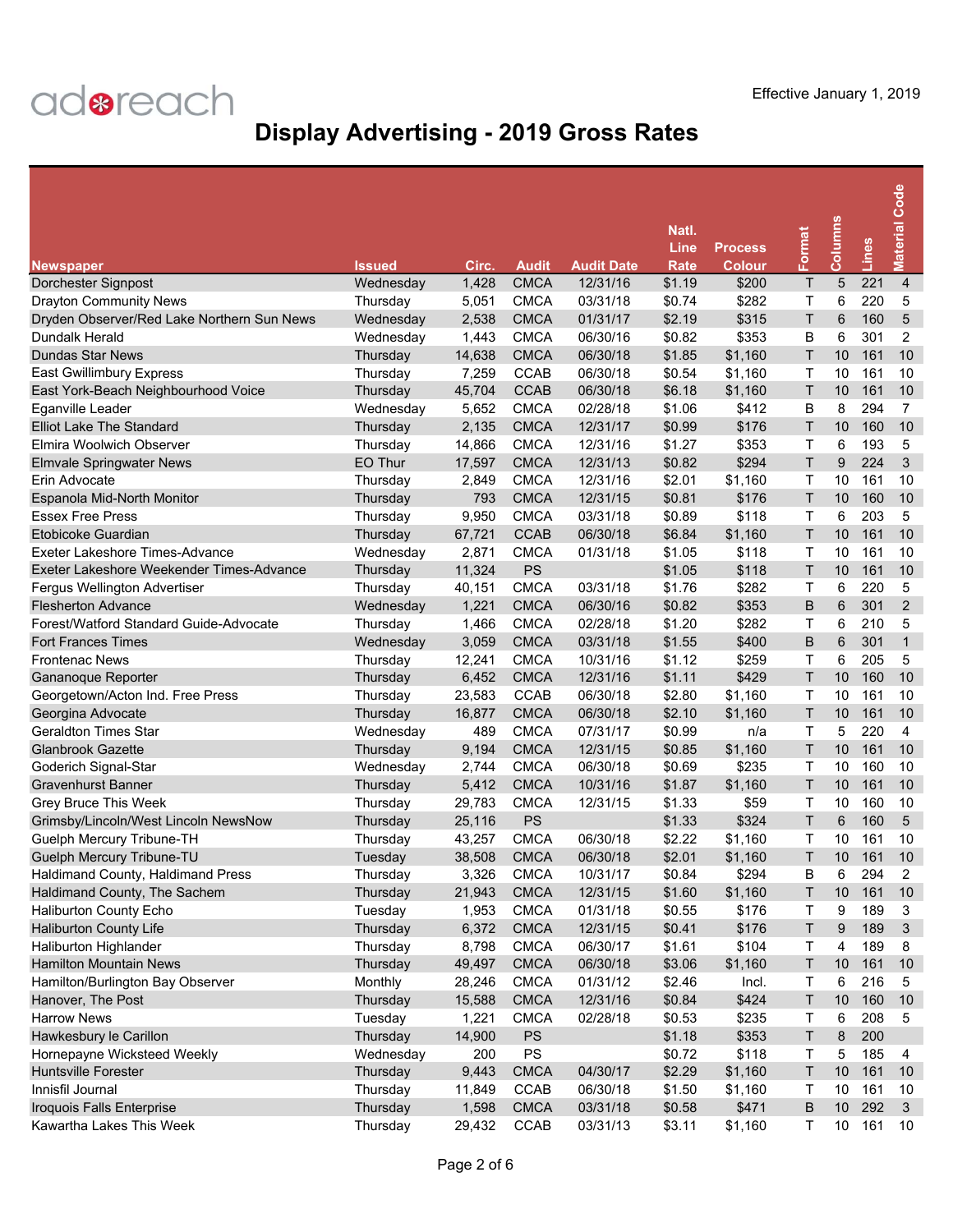| <b>Newspaper</b>                                | <b>Issued</b>    | Circ.   | <b>Audit</b> | <b>Audit Date</b> | Natl.<br>Line<br><b>Rate</b> | <b>Process</b><br><b>Colour</b> | Format | <b>Columns</b> | Lines | <b>Material Code</b> |
|-------------------------------------------------|------------------|---------|--------------|-------------------|------------------------------|---------------------------------|--------|----------------|-------|----------------------|
| Kemptville Advance                              | Thursday         | 10,710  | <b>CMCA</b>  | 06/30/18          | \$0.66                       | \$1,160                         | Τ      | 10             | 161   | 10                   |
| Kemptville, North Grenville Times               | Wednesday        | 8,837   | <b>CCAB</b>  | 06/30/18          | \$0.88                       | \$235                           | т      | 6              | 217   | 5                    |
| Kenora, Lake of the Woods Enterprise            | Thursday         | 7,893   | <b>CMCA</b>  | 08/31/15          | \$1.28                       | \$176                           | T      | 10             | 160   | 10                   |
| Kincardine Independent                          | Wednesday        | 1,622   | <b>CMCA</b>  | 12/31/17          | \$0.86                       | \$382                           | Τ      | 6              | 217   | 5                    |
| <b>Kincardine News</b>                          | Thursday         | 5,823   | <b>CMCA</b>  | 12/31/16          | \$0.79                       | \$309                           | т      | 10             | 160   | 10                   |
| King Connection                                 | Thursday         | 5,192   | <b>CCAB</b>  | 06/30/18          | \$0.71                       | \$1,160                         | Τ      | 10             | 161   | 10                   |
| King Weekly Sentinel                            | Thursday         | 9,763   | <b>CMCA</b>  | 10/31/15          | \$0.57                       | \$176                           | B      | 8              | 301   | 9                    |
| Kingston/Frontenac This Week                    | Thursday         | 48,741  | <b>CMCA</b>  | 09/30/16          | \$3.99                       | \$429                           | т      | 10             | 160   | 10                   |
| Kingsville Reporter                             | Tuesday          | 978     | <b>CMCA</b>  | 06/30/18          | \$0.84                       | \$428                           | B      | 6              | 287   | 5                    |
| Kitchener Post                                  | Thursday         | 59,793  | <b>CMCA</b>  | 12/31/17          | \$2.66                       | \$1,160                         | Τ      | 10             | 161   | 10                   |
| <b>Lakefield Herald</b>                         | Friday           | 933     | <b>CMCA</b>  | 12/31/16          | \$0.74                       | \$176                           | T      | 6              | 220   | 5                    |
| Lanark Era                                      | Tuesday          | 880     | <b>CMCA</b>  | 02/28/17          | \$0.73                       | \$471                           | т      | 6              | 217   | 5                    |
| Lasalle Post                                    | Friday           | 11,219  | <b>CMCA</b>  | 12/31/16          | \$1.25                       | \$428                           | B      | 6              | 287   | 5                    |
| Leamington/Wheatley/Kingsville Southpoint Sun   | Wednesday        | 16,300  | <b>CMCA</b>  | 08/31/16          | \$1.53                       | \$529                           | т      | 6              | 204   | 5                    |
| <b>Listowel Banner</b>                          | Wednesday        | 1,530   | <b>CMCA</b>  | 06/30/18          | \$1.08                       | \$1,160                         | т      | 10             | 161   | 10                   |
| Listowel Independent Plus                       | Thursdav         | 23,669  | <b>CMCA</b>  | 03/31/18          | \$1.27                       | \$1,160                         | т      | 10             | 161   | 10                   |
| London, The Londoner                            | Thursday         | 140,111 | <b>CMCA</b>  | 12/31/15          | \$2.35                       | \$353                           | T      | 10             | 160   | 10                   |
| <b>Lucknow Sentinel</b>                         | Wednesday        | 922     | <b>CMCA</b>  | 06/30/15          | \$0.48                       | \$176                           | т      | 10             | 160   | 10                   |
| <b>Manitoulin Expositor</b>                     | Wednesday        | 4,724   | AAM          | 12/31/16          | \$1.01                       | \$635                           | т      | 6              | 225   | 5                    |
| <b>Manitoulin West Recorder</b>                 | Friday           | 1,167   | AAM          | 03/31/16          | \$1.01                       | \$635                           | Τ      | 6              | 200   | 5                    |
| <b>Manotick Messenger</b>                       | <b>EO Friday</b> | 9,503   | <b>CMCA</b>  | 03/31/16          | \$1.21                       | \$353                           | T      | 6              | 168   | 5                    |
| <b>Marathon Mercury</b>                         | Tuesday          | 589     | <b>CMCA</b>  | 05/31/17          | \$1.11                       | \$447                           | T      | 5              | 222   | 4                    |
| Markham Econ. & Sun/Stouffville Sun-Tribune     | Thursday         | 85,072  | <b>CCAB</b>  | 06/30/18          | \$6.19                       | \$2,320                         | T      | 10             | 161   | 10                   |
| Markham Economist & Sun                         | Thursday         | 70,998  | CCAB         | 06/30/18          | \$5.31                       | \$1,160                         | т      | 10             | 161   | 10                   |
| Meaford Independent - NEW                       | Thursday         | 1,300   | <b>PS</b>    | 11/30/18          | \$1.12                       | \$176                           | T      | 6              | 168   | 5                    |
| Middlesex Banner                                | 2nd/4th Wed      | 1,497   | <b>CMCA</b>  | 06/30/17          | \$1.51                       | \$549                           | Τ      | 4              | 175   | 8                    |
| Midland Penetanguishene Mirror                  | Thursday         | 21,612  | <b>CCAB</b>  | 06/30/18          | \$3.15                       | \$1,160                         | т      | 10             | 161   | 10                   |
| Mildmay Town & Country Crier                    | Thursday         | 1,312   | <b>CMCA</b>  | 12/31/17          | \$0.49                       | \$118                           | Τ      | 5              | 215   | 4                    |
| <b>Millbrook Times</b>                          | Monthly          | 4,100   | <b>CMCA</b>  | 07/31/15          | \$0.91                       | \$388                           | T      | 5              | 215   | $\overline{4}$       |
| Milton Canadian Champion                        | Thursday         | 32,654  | CCAB         | 06/30/18          | \$3.19                       | \$1,160                         | т      | 10             | 161   | 10                   |
| <b>Minden Times</b>                             | Thursday         | 1,258   | <b>CMCA</b>  | 06/30/18          | \$0.52                       | \$176                           | т      | 9              | 189   | $\sqrt{3}$           |
| Mississauga News                                | Thursday         | 167,250 | <b>CCAB</b>  | 06/30/18          | \$9.64                       | \$1,160                         | т      | 10             | 161   | 10                   |
| <b>Mitchell Advocate</b>                        | Wednesday        | 1,473   | <b>CMCA</b>  | 06/30/18          | \$0.71                       | \$176                           | т      | 10             | 160   | 10                   |
| Morrisburg Leader                               | Wednesday        | 1,750   | <b>CMCA</b>  | 03/31/18          | \$0.82                       | \$148                           | B      | 6              | 300   | 1                    |
| Mount Forest BizBull                            | Monthly          | 7,042   | <b>CMCA</b>  | 01/31/12          | \$1.67                       | \$88                            | P      | $\overline{2}$ | 137   |                      |
| Muskoka, Muskokaregion.com                      | Thursday         | 25,494  | <b>CMCA</b>  | 10/31/17          | \$2.97                       | \$1,160                         | Т      | 10             | 161   | 10                   |
| Napanee Beaver                                  | Thursday         | 15,786  | <b>CMCA</b>  | 12/31/17          | \$0.91                       | \$106                           | Τ      | 6              | 160   | $\sqrt{5}$           |
| Napanee Guide                                   | Thursday         | 15,022  | <b>CMCA</b>  | 12/31/16          | \$0.78                       | \$429                           | Т      | 10             | 160   | 10                   |
| New Hamburg Independent                         | Wednesday        | 1,525   | <b>CMCA</b>  | 12/31/17          | \$0.98                       | \$1,160                         | Τ      | 10             | 161   | 10                   |
| New Liskeard Temiskaming Speaker-FR             | Friday           | 10,435  | <b>CMCA</b>  | 09/30/17          | \$1.76                       | \$559                           | Т      | 5              | 220   | 4                    |
| New Liskeard Temiskaming Speaker-WE             | Wednesday        | 2,914   | <b>CMCA</b>  | 02/28/17          | \$1.76                       | \$559                           | Τ      | 5              | 220   | $\overline{4}$       |
| Newmarket Era/Aurora Banner/E.Gwillimbury Expr. | Thursday         | 49,595  | CCAB         | 06/30/18          | \$3.52                       | \$1,160                         | Т      | 10             | 161   | 10                   |
| Niagara This Week                               | Thursday         | 156,928 | <b>CCAB</b>  | 06/30/18          | \$3.86                       | \$1,160                         | Т      | 10             | 147   | 10                   |
| Nipigon-Red Rock Gazette                        | Tuesday          | 497     | <b>CMCA</b>  | 06/30/17          | \$1.15                       | \$412                           | Т      | 5              | 224   | 4                    |
| North York Mirror                               | Thursday         | 90,896  | <b>CCAB</b>  | 06/30/18          | \$8.69                       | \$1,160                         | т      | 10             | 161   | 10                   |
| Northumberland News                             | Thursday         | 22,338  | <b>CCAB</b>  | 12/31/17          | \$2.75                       | \$1,160                         | Т      | 10             | 161   | 10                   |
| Nunavut News/North                              | Monday           | 4,596   | <b>CMCA</b>  | 03/31/17          | \$2.14                       | Incl.                           | Τ      | 6              | 215   | $5\phantom{.0}$      |
| Oakville Beaver                                 | Thursday         | 53,161  | CCAB         | 06/30/18          | \$6.20                       | \$1,160                         | т      | 10             | 161   | 10                   |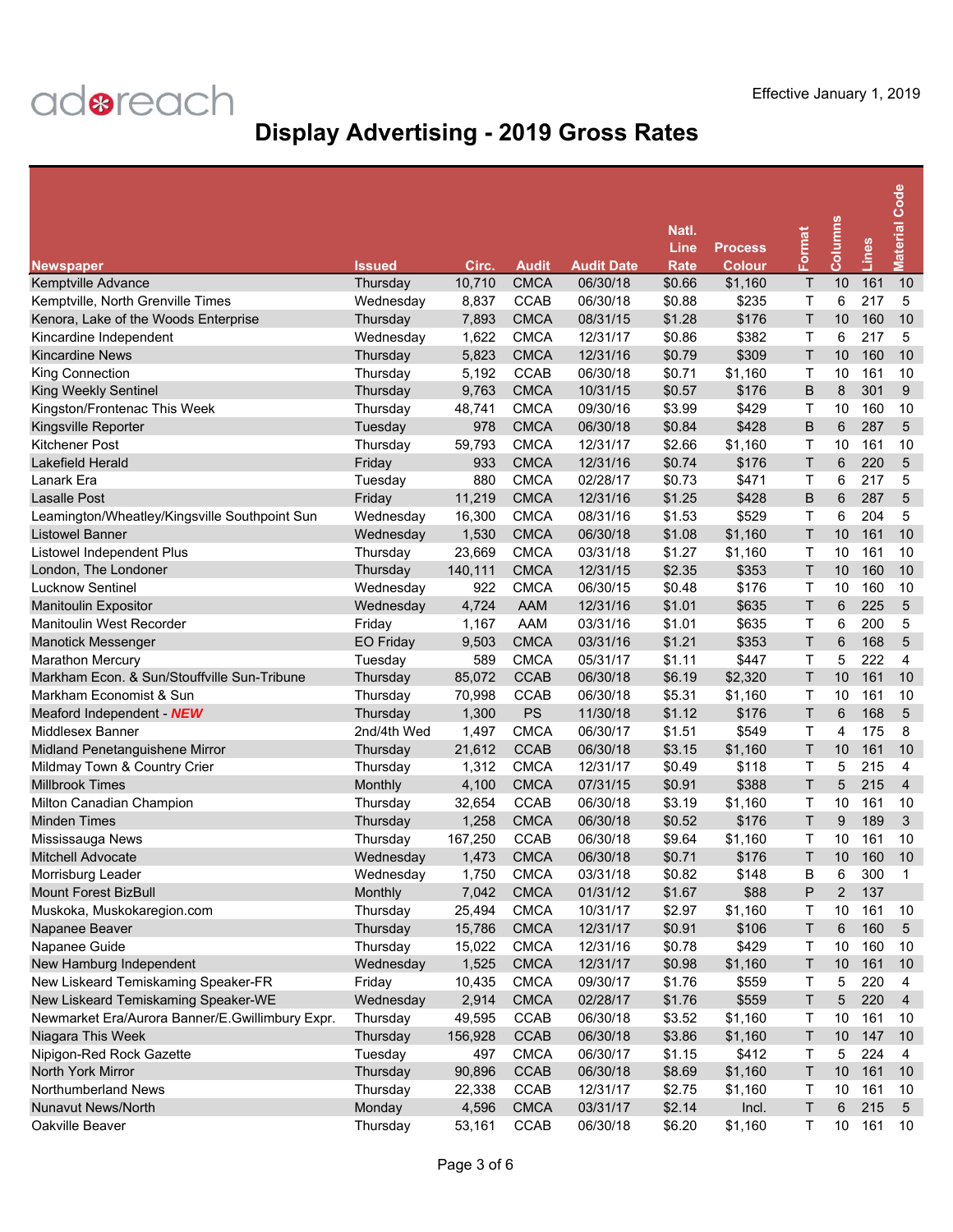| <b>Newspaper</b>                                 | <b>Issued</b>      | Circ.   | Audit       | <b>Audit Date</b> | Natl.<br>Line<br>Rate | <b>Process</b><br><b>Colour</b> | Format       | Columns | Lines | <b>Material Code</b> |
|--------------------------------------------------|--------------------|---------|-------------|-------------------|-----------------------|---------------------------------|--------------|---------|-------|----------------------|
| <b>Ohsweken Turtle Island News</b>               | Wednesday          | 15,000  | <b>PS</b>   |                   | \$1.88                | \$776                           | Τ            | 6       | 164   | $5\phantom{1}$       |
| Orangeville Banner                               | Thursday           | 21,802  | <b>CCAB</b> | 06/30/18          | \$2.28                | \$1,160                         | Τ            | 10      | 161   | 10                   |
| Orangeville Citizen                              | Thursday           | 18,467  | <b>CMCA</b> | 02/28/17          | \$0.88                | \$235                           | B            | 8       | 300   | 9                    |
| Orillia Today                                    | Thursday           | 24,512  | <b>CCAB</b> | 06/30/18          | \$3.15                | \$1,160                         | Τ            | 10      | 161   | 10                   |
| <b>Orleans Star</b>                              | EO Thur            | 42,728  | <b>CMCA</b> | 03/31/14          | \$1.28                | Incl.                           | T            | 8       | 175   | 12                   |
| Orono Weekly Times                               | Wednesday          | 909     | <b>CMCA</b> | 12/31/17          | \$0.75                | \$388                           | т            | 5       | 214   | $\overline{4}$       |
| Oshawa Express                                   | Wednesday          | 35,000  | PS          |                   | \$1.96                | \$347                           | T            | 8       | 180   | 6                    |
| Oshawa/Whitby This Week-WE                       | Wednesday          | 74,115  | <b>CCAB</b> | 03/31/18          | \$7.11                | \$1,160                         | Т            | 10      | 161   | 10                   |
| Oshawa/Whitby/Clarington This Week               | Thursday           | 99,846  | <b>CCAB</b> | 03/31/18          | \$8.18                | \$1,160                         | T            | 10      | 161   | 10                   |
| Oshawa/Whitby/ClaringtonThis Wk/Port Perry Star  | Thursday           | 111,278 | <b>CCAB</b> | 03/31/18          | \$8.69                | \$2,320                         | Т            | 10      | 161   | 10                   |
| Ottawa Community Voice - Kanata/Stittsville      | <b>EO Thursday</b> | 46,230  | PS          |                   | \$2.71                | \$206                           | T            | 6       | 147   | 5                    |
| Ottawa Community Voice - South                   | <b>EO Thursday</b> | 43,046  | PS          |                   | \$2.71                | \$206                           | т            | 6       | 147   | 5                    |
| <b>Ottawa Hill Times</b>                         | Mon/Wed            | 14,732  | <b>CMCA</b> | 08/31/17          | \$7.69                | \$1,124                         | T            | 4       | 190   | 8                    |
| Paris Star                                       | Thursday           | 4,910   | <b>CMCA</b> | 12/31/17          | \$0.67                | \$394                           | B            | 10      | 287   | 10                   |
| Parkhill/Glencoe Gazette Transcript & Free Press | Thursday           | 992     | <b>CMCA</b> | 09/30/17          | \$1.20                | \$282                           | T            | 6       | 210   | 5                    |
| Parry Sound Beacon Star                          | Friday             | 7,272   | <b>CMCA</b> | 06/30/17          | \$2.64                | \$1,160                         | Τ            | 10      | 161   | 10                   |
| Parry Sound North Star                           | Wednesday          | 1,900   | <b>CMCA</b> | 06/30/17          | \$1.33                | \$1,160                         | B            | 10      | 297   | 10                   |
| Pelham Voice of Pelham                           | Wednesday          | 6,627   | <b>CMCA</b> | 09/30/16          | \$0.92                | \$155                           | Τ            | 6       | 217   | 5                    |
| <b>Perth Courier</b>                             | Thursday           | 11,828  | <b>CMCA</b> | 06/30/18          | \$0.57                | \$1,160                         | T            | 10      | 161   | 10                   |
| Peterborough This Week-FR                        | Friday             | 41,715  | <b>CCAB</b> | 06/30/18          | \$4.28                | \$1,160                         | Τ            | 10      | 161   | 10                   |
| Peterborough This Week-WE                        | Wednesday          | 42,182  | <b>CCAB</b> | 06/30/18          | \$4.28                | \$1,160                         | T            | 10      | 161   | 10                   |
| Petrolia Lambton Independent                     | Thursday           | 1,900   | PS          |                   | \$0.60                | \$353                           | T            | 9       | 192   | 3                    |
| <b>Picton County Weekly News</b>                 | Thursday           | 11,149  | <b>CMCA</b> | 06/30/15          | \$0.58                | \$176                           | T            | 10      | 160   | 10                   |
| <b>Picton Gazette</b>                            | Thursday           | 11,377  | <b>CMCA</b> | 12/31/17          | \$0.91                | \$106                           | Т            | 6       | 160   | 5                    |
| Port Dover Maple Leaf                            | Wednesday          | 2,808   | <b>CMCA</b> | 03/31/18          | \$0.62                | \$235                           | T            | 10      | 224   | 10                   |
| Port Elgin Shoreline Beacon                      | Tuesday            | 1,837   | <b>CMCA</b> | 12/31/17          | \$0.86                | \$147                           | Τ            | 10      | 160   | 10                   |
| Port Perry Star                                  | Thursday           | 11,432  | <b>CCAB</b> | 03/31/18          | \$2.03                | \$1,160                         | T            | 10      | 161   | 10                   |
| Port Perry/Uxbridge, The Standard                | Thursday           | 11,868  | <b>CMCA</b> | 12/31/14          | \$1.22                | \$176                           | Τ            | 6       | 177   | 5                    |
| Prescott Journal                                 | Wednesday          | 1,099   | <b>CMCA</b> | 06/30/18          | \$0.93                | \$353                           | T            | 6       | 220   | 5                    |
| <b>Renfrew Mercury</b>                           | Thursday           | 11,942  | <b>CMCA</b> | 06/30/18          | \$0.94                | \$1,160                         | т            | 10      | 161   | 10                   |
| Richmond Hill /Thornhill Liberal                 | Thursday           | 84,542  | <b>CCAB</b> | 06/30/18          | \$5.94                | \$1,160                         | T            | 10      | 161   | 10                   |
| Ridgetown Independent News                       | Wednesday          | 1,583   | <b>CMCA</b> | 10/31/17          | \$0.56                | \$176                           | т            | 6       | 224   | 5                    |
| Sarnia Journal                                   | Thursday           | 30,000  | PS          |                   | \$1.40                | Incl.                           | Τ            | 9       | 192   | 3                    |
| Sarnia/Lambton County This Week                  | Thursday           | 39.476  | <b>CMCA</b> | 06/30/16          | \$1.34                | \$469                           | т            | 10      | 160   | 10                   |
| Sault Ste. Marie This Week                       | Thursday           | 31,122  | <b>CMCA</b> | 06/30/15          | \$1.84                | \$706                           | B            | 10      | 287   | 10                   |
| Scarborough Mirror                               | Thursday           | 120,372 | CCAB        | 06/30/18          | \$9.20                | \$1,160                         | т            | 10      | 161   | 10                   |
| Seaforth Huron Expositor                         | Wednesday          | 1,082   | <b>CMCA</b> | 06/30/17          | \$0.66                | \$353                           | Τ            | 10      | 160   | 10                   |
| <b>Shelburne Free Press</b>                      | Thursday           | 3,454   | PS          |                   | \$0.62                | \$353                           | B            | 8       | 300   | 9                    |
| Simcoe Times-Reformer                            | Wednesday          | 18,726  | <b>CMCA</b> | 12/31/13          | \$1.39                | \$529                           | B            | 10      | 287   | 10                   |
| Sioux Lookout Bulletin                           | Wednesday          | 4,397   | <b>CMCA</b> | 04/30/17          | \$1.01                | \$272                           | т            | 6       | 215   | 5                    |
| Sioux Lookout Wawatay News                       | Monthly            | 5,450   | <b>PS</b>   |                   | \$1.06                | \$347                           | $\mathsf{T}$ | 6       | 218   | 5                    |
| Smiths Falls Record News                         | Thursday           | 11,484  | <b>CMCA</b> | 06/30/18          | \$0.79                | \$1,160                         | Т            | 10      | 161   | 10                   |
| South Bruce Independent Extra                    | Thursday           | 7,325   | PS          |                   | \$0.86                | \$382                           | T            | 6       | 217   | $\sqrt{5}$           |
| St. Marys Independent                            | Thursday           | 4,392   | <b>CMCA</b> | 12/31/16          | \$0.99                | \$186                           | Т            | 6       | 176   | 5                    |
| <b>Stoney Creek News</b>                         | Thursday           | 29,943  | <b>CMCA</b> | 06/30/18          | \$2.73                | \$1,160                         | Τ            | $10$    | 161   | 10                   |
| Stouffville Sun-Tribune                          | Thursday           | 14,074  | <b>CCAB</b> | 06/30/18          | \$1.75                | \$1,160                         | Т            | 10      | 161   | 10                   |
| Strathroy Middlesex Age Dispatch                 | Thursday           | 15,150  | <b>CMCA</b> | 01/31/15          | \$0.99                | \$352                           | Τ            | 10      | 160   | 10                   |
| Sturgeon Falls, West Nipissing Tribune           | Wednesday          | 1,639   | <b>CMCA</b> | 12/31/16          | \$1.02                | \$412                           | T            | 6       | 196   | 5                    |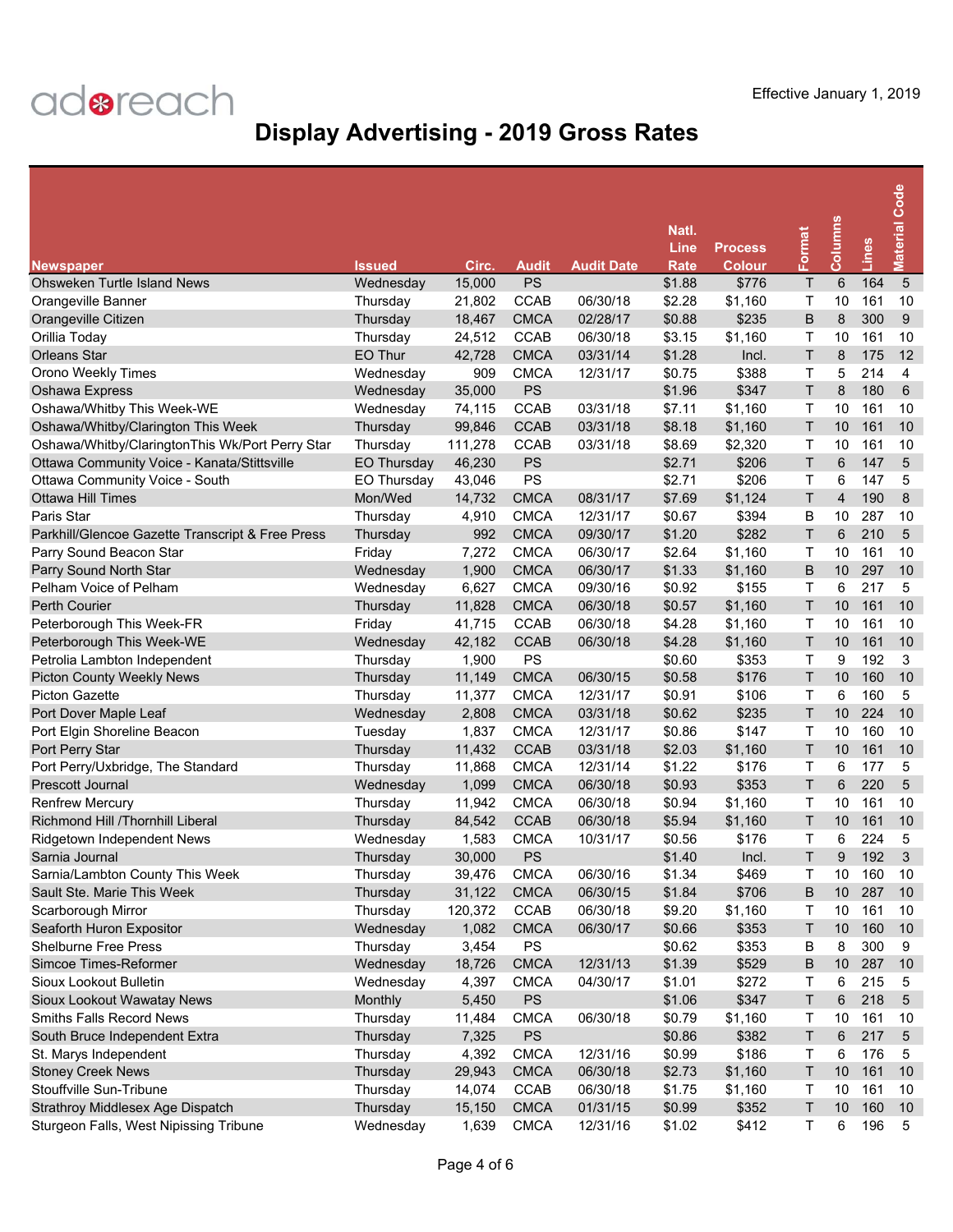| <b>Newspaper</b>                                | Issued    | Circ.  | <b>Audit</b> | <b>Audit Date</b> | Natl.<br>Line<br>Rate | <b>Process</b><br><b>Colour</b> | Format | <b>Columns</b> | Lines | <b>Material Code</b> |
|-------------------------------------------------|-----------|--------|--------------|-------------------|-----------------------|---------------------------------|--------|----------------|-------|----------------------|
| <b>Sudbury Northern Life</b>                    | Thursday  | 44,106 | <b>CCAB</b>  | 06/30/18          | \$2.79                | \$722                           | Τ      | 8              | 196   | $6\phantom{1}6$      |
| <b>Tavistock Gazette</b>                        | Wednesday | 1,168  | <b>CMCA</b>  | 04/30/18          | \$0.75                | \$147                           | Τ      | 6              | 192   | 5                    |
| <b>Tecumseh Shoreline Week</b>                  | Friday    | 17,362 | <b>CMCA</b>  | 12/31/16          | \$1.62                | \$428                           | B      | 6              | 287   | 5                    |
| Terrace Bay-Schreiber News                      | Tuesday   | 291    | <b>CMCA</b>  | 06/30/17          | \$1.15                | \$412                           | Τ      | 5              | 224   | 4                    |
| <b>Thamesville Herald</b>                       | Wednesday | 814    | <b>CMCA</b>  | 02/28/16          | \$0.41                | \$353                           | T.     | 9              | 192   | 3                    |
| <b>Thessalon North Shore Sentinel</b>           | Wednesday | 1,613  | <b>CMCA</b>  | 02/28/17          | \$0.71                | \$118                           | Τ      | 6              | 161   | 5                    |
| Thunder Bay Source                              | Thursday  | 43,170 | <b>CMCA</b>  | 12/31/17          | \$1.75                | \$404                           | T      | 9              | 157   | 3                    |
| <b>Tilbury Times</b>                            | Tuesday   | 1,078  | <b>CMCA</b>  | 12/31/17          | \$1.04                | \$428                           | B      | 6              | 287   | 5                    |
| <b>Tillsonburg Independent News</b>             | Wednesday | 10,355 | <b>CMCA</b>  | 06/30/15          | \$1.19                | \$556                           | B      | 10             | 287   | 10                   |
| <b>Tillsonburg News</b>                         | Friday    | 1,173  | <b>CMCA</b>  | 12/31/15          | \$1.08                | \$556                           | B      | 10             | 287   | 10                   |
| <b>Timmins Times</b>                            | Thursday  | 17,900 | <b>CMCA</b>  | 12/31/15          | \$1.42                | \$386                           | Τ      | 10             | 160   | 10                   |
| Toronto Bloor West-Parkdale Neighbourhood Voice | Thursday  | 39,877 | <b>CCAB</b>  | 06/30/18          | \$3.48                | \$1,160                         | Τ      | 10             | 161   | 10                   |
| Toronto City Centre-York Neighbourhood Voice    | Thursday  | 44,726 | <b>CCAB</b>  | 06/30/18          | \$4.88                | \$1,160                         | T      | 10             | 161   | 10                   |
| Toronto Correio da Manha                        | Tue/Fri   | 17,800 | PS           |                   | \$2.64                | \$529                           | Т      | 6              | 180   |                      |
| <b>Toronto Correo Canadiense</b>                | Thursday  | 20,000 | PS           |                   | \$2.64                | \$529                           | T      | 6              | 180   |                      |
| <b>Toronto Diversity Reporter</b>               | Wednesday | 21,308 | <b>CMCA</b>  | 12/31/13          | \$3.21                | \$362                           | Τ      | 4              | 220   | 8                    |
| Toronto Kanadai-Amerikai Magyarsag              | Saturday  | 1,665  | <b>CMCA</b>  | 02/28/18          | \$1.05                | \$100                           | B      | 8              | 290   | 5                    |
| <b>Toronto NOW</b>                              | Thursday  | 85,645 | <b>CCAB</b>  | 06/30/18          |                       | Modular only                    | Τ      | 5              | 158   |                      |
| <b>Toronto Russian Express</b>                  | Friday    | 9,000  | PS           |                   | \$0.82                | \$229                           | T      | 5              | 215   | $\overline{4}$       |
| <b>Toronto Salam Toronto</b>                    | Thursday  | 7,400  | <b>CMCA</b>  | 06/30/16          | \$1.47                | 50% of space                    | Τ      | 4              | 203   | 8                    |
| <b>Toronto Sunday Times</b>                     | Thursday  | 30,500 | <b>CMCA</b>  | 02/28/12          | \$1.18                | \$471                           | B      | 8              | 294   | 5                    |
| Toronto Thoi Bao                                | Thursday  | 9,886  | <b>CMCA</b>  | 12/31/17          | \$0.80                | \$1,200                         | Τ      | 4              | 186   |                      |
| Toronto Weekly Punjabi Awaaz                    | Friday    | 9,900  | <b>CMCA</b>  | 02/28/16          | \$2.95                | \$587                           | B      | 5              | 292   |                      |
| <b>Toronto Weekly Voice</b>                     | Friday    | 29,300 | <b>CMCA</b>  | 02/28/16          | \$3.51                | \$587                           | B      | 5              | 292   |                      |
| <b>Toronto Zwiazkowiec</b>                      | Tuesday   | 1,346  | <b>CMCA</b>  | 12/31/14          | \$1.21                | \$188                           | T      | $\overline{4}$ | 155   |                      |
| Trenton Trentonian                              | Thursday  | 15,160 | <b>CMCA</b>  | 12/31/16          | \$0.58                | \$176                           | Τ      | 10             | 160   | 10                   |
| <b>Tweed News</b>                               | Wednesday | 801    | <b>CMCA</b>  | 04/30/18          | \$1.06                | \$588                           | B      | 6              | 294   | 2                    |
| Uxbridge Cosmos                                 | Thursday  | 8,850  | <b>CMCA</b>  | 12/31/13          | \$0.94                | \$176                           | Τ      | 5              | 189   | 4                    |
| Uxbridge Times-Journal                          | Thursday  | 8,745  | <b>CCAB</b>  | 06/30/18          | \$1.70                | \$1,160                         | T      | 10             | 161   | 10                   |
| <b>Vankleek Hill Review</b>                     | Wednesday | 3,050  | <b>CMCA</b>  | 06/30/18          | \$0.91                | \$580                           | B      | 8              | 300   | 11                   |
| Vaughan Citizen                                 | Thursday  | 58,413 | <b>CCAB</b>  | 06/30/18          | \$3.41                | \$1,160                         | Т      | 10             | 161   | 10                   |
| <b>Walkerton Herald Times</b>                   | Thursday  | 1,081  | <b>CMCA</b>  | 06/30/18          | \$0.93                | \$1,160                         | т      | 10             | 161   | 10                   |
| <b>Wallaceburg Courier Press</b>                | Thursday  | 8,914  | <b>CMCA</b>  | 06/30/15          | \$0.75                | \$118                           | T      | 10             | 160   | 10                   |
| Wasaga/Stayner Sun                              | Thursdav  | 13,239 | <b>CCAB</b>  | 06/30/18          | \$2.35                | \$1,160                         | T      | 10             | 161   | 10                   |
| Waterdown Flamborough Review                    | Thursday  | 14,187 | <b>CCAB</b>  | 06/30/18          | \$1.33                | \$1,160                         | Τ      | 10             | 161   | 10                   |
| Waterloo Chronicle                              | Thursday  | 30,611 | <b>CMCA</b>  | 03/31/17          | \$1.67                | \$1,160                         | Τ      | $10$           | 161   | 10                   |
| Wawa Algoma News Review                         | Wednesday | 532    | <b>CMCA</b>  | 03/31/17          | \$0.60                | \$671                           | T      | 5              | 227   | $\overline{4}$       |
| West Lorne West Elgin Chronicle                 | Thursday  | 5,647  | <b>CMCA</b>  | 12/31/14          | \$0.91                | \$352                           | Τ      | 10             | 160   | 10                   |
| <b>Westport Review-Mirror</b>                   | Thursday  | 1,611  | <b>CMCA</b>  | 02/28/18          | \$0.80                | \$176                           | T      | 6              | 210   | $\overline{5}$       |
| Wiarton Echo                                    | Tuesday   | 1,143  | <b>CMCA</b>  | 12/31/17          | \$0.78                | \$59                            | т      | 10             | 160   | 10                   |
| <b>Winchester Press</b>                         | Wednesday | 2,727  | <b>CMCA</b>  | 06/30/18          | \$1.01                | \$412                           | T      | 6              | 220   | $\overline{5}$       |
| Wingham Advance Times                           | Wednesday | 735    | <b>CMCA</b>  | 06/30/17          | \$0.93                | \$1,160                         | Τ      | 10             | 161   | 10                   |